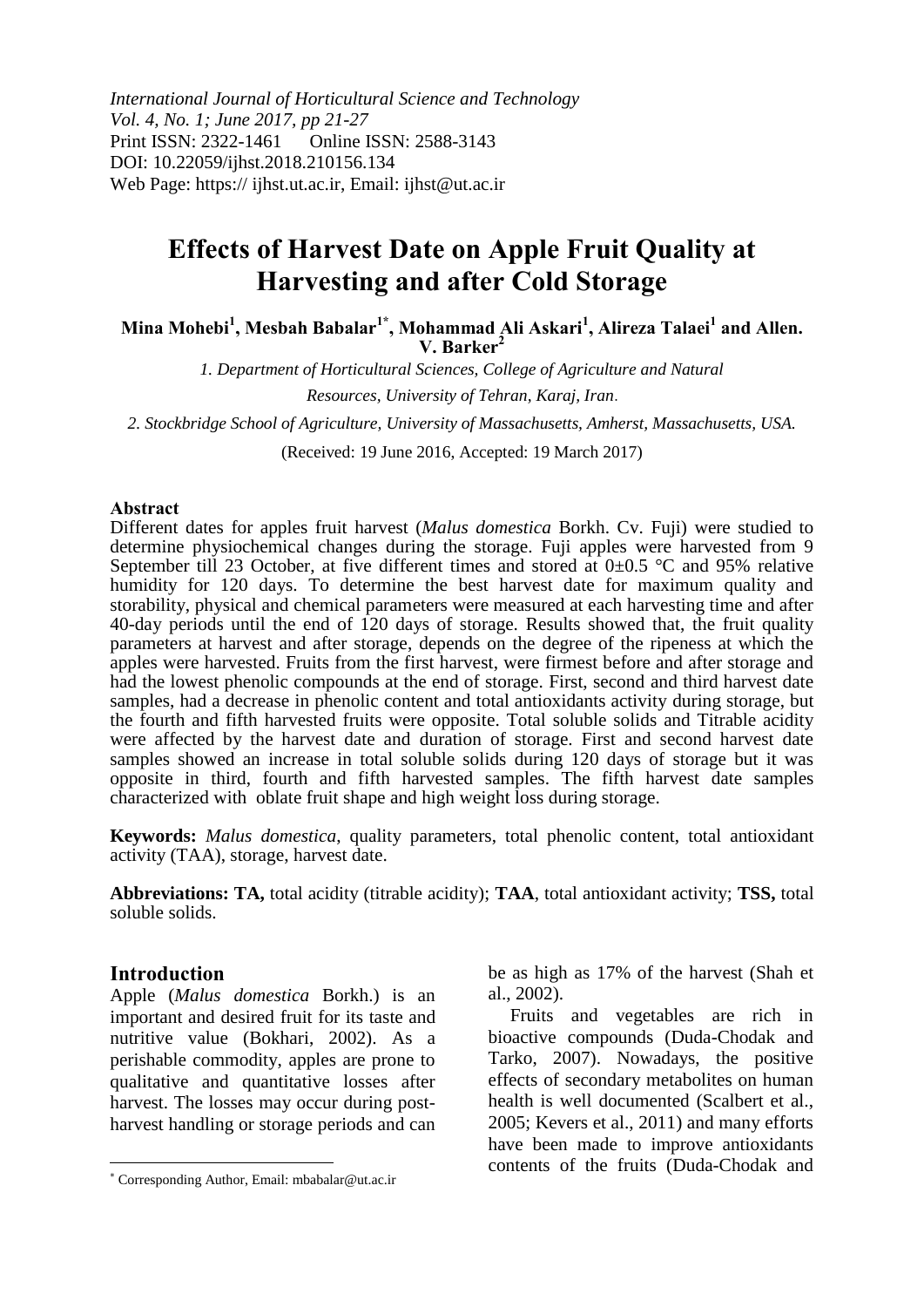Tarko, 2007). Antioxidant capacity and phenolic compounds could be affected by some factors including harvest date (Mosel and Herman, 1974; Macheix et al., 1990; Renard et al., 2007; Kevers et al*.,* 2011). In early harvest, fruits are small with reduced flavor, color and some unidentifiable characteristics such as non-uniform ripening that could have an inverse effect on fruit quality after storage. Kviklienė et al (2011) reported that in late harvest some<br>of the physiological processes are of the physiological processes are underway that can complicate storage by making the fruits susceptible to scald, bitter rot and internal breakdown. However, an appropriate harvest date can improve fruit storage life, quality and productivity. Harvesting on optimal physiological conditions, ensures good quality at later stages by enhancing a number of quality characteristics, such as extended shelf life, slower rate of decline in firmness and acidity and formation of a suitable fruit color (Smith, 1987).

One of the main problems in apple postharvest is the inappropriate harvest time, because full ripen apples are prone to mechanical injury (Hribar et al., 1996). The most important market for fruits (especially apples) in Iran is during the 'Norooz' celebration, started 21th of March. Usually huge numbers of apples fruits are stored for around 4 or 5 months, until they being sold during 'Norooz' period.

As a climacteric fruit, apples continue to ripen after harvest, so fruits can be harvested before full ripeness and stored to achieve a good price in markets (Kader et al., 2002). Kader and Barrett (1996) reported that, at the climacteric stage, synthesis rate of flavor components increases, and organic acids and starch are converted to sugars and other flavor components which will be used for respiration, thereby decreasing the overall sourness of the fruits. Reid and Kader (2002) offer some maturity indexes to estimate the optimum harvest date for various apple cultivars in different countries. These indices include firmness and percentage of soluble

solids, in order to minimize losses during storage (Skrzynski, 1996; DeLong et al., 1999). This study aimed to investigate the changes in apple fruit quality during cold storage to determine the optimum harvest date for 'Fuji' cultivar in Alborz region of Iran.

# **Materials and methods**

# **Study site and Plant material**

This experiment was carried out at the facilities of the horticulture research station of University of Tehran, Alborz, Iran in 2013. For this experiment, eight-years-old apple trees (*Malus Domestica* Borkh .cv. Fuji) that were grafted on M9 rootstock with uniform size and shape were used.

# **Fruit harvest and sampling**

Harvest and measurements of fruit quality parameters were performed 2 to 3 weeks before and after the date of commercial harvest for this cultivar. Apple fruits were harvested from uniform trees at five different dates: 9 September, 19 September, 30 September, 12 October and 23 October. Within 2 hours after harvesting, uniformsized and -shaped fruits without any disorders and infections were selected.

# **Storage and quality measurements**

Fruits were stored at  $0\pm0.5$  °C and 95% relative humidity for 120 days. For each harvesting date and for 40-day periods of storage, 50 fruits were randomly selected with four replicates for each treatment and four replicates for determination of dry matter, firmness, soluble solids content, pH, TA, fruit shape, TAA and total phenolic compounds.

Soluble solids content in expressed juice from fresh fruit was measured with a hand refractometer (% Brix). Firmness was measured with a penetrometer (model FT-327) with 0.8cm diameter probe (Pocharski et al., 2000). Ten fruits in each treatment were used for determining weight loss. The initial weight of each fruit was recorded in harvesting time and the average of weight loss in all the treatments was calculated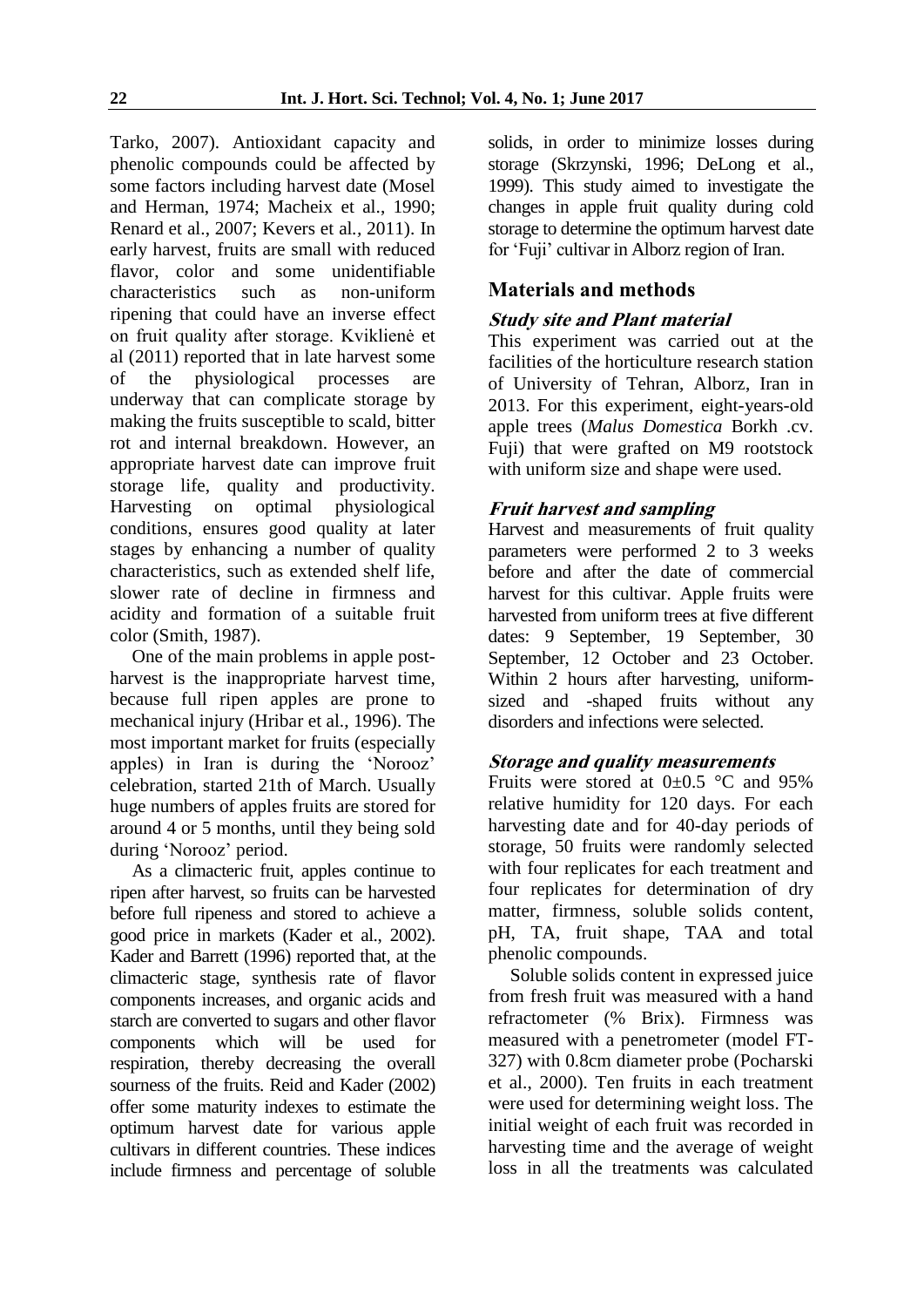every 40 days. The weight loss (%) was calculated through the following equation:

Fruit weight loss  $(\%)$  = (fruit initial weight – fruit final weight / fruit initial weight)  $\times$  100

Fruit juice was extracted by juicers and the pH was determined with an electronic pH meter on 10 ml of fruit juice in 40 mL of stirred deionizer water. Fruits length and width were measured by digital calipers and fruit shape was measured by the length to width ratio. TA was measured on juice extracted from composite sample of segments by titration to an end point of pH 8.1 with 0.1 M NaOH.

### **Total Antioxidant activity and Phenolic contents measurements**

The total phenolic content in the apple samples were measured by a modified colorimetric Folin-Ciocalteu method (Ough and Amerine, 1988). Around 0.5 g of fruit flesh and 0.5 mL Folin reagent were added to the test tube separately, 8 mL deionized water and 1 mL sodium carbonate was added to the Folin. Then 0.5 g fruit sample was homogenized with 4 mL methanol and the mixture was centrifuged at 9500 for 20 min and 0.5 mL of this methanol extract was added to Folin solution and allowed to react for 90 min. The absorbance was read at 765 nm with a spectrophotometer (SHIMADZU, model UV-1700, Japan). The measurement was compared to the standard curve of Gallic acid solution and expressed in mg of Gallic acid equivalents (GAE/100g) of samples.

Total antioxidant activity was measured by using the method of Faniadis et al. (2010). 0.5 g of fruit tissue homogenized with 4 mL of 80% methanol. The mixture was centrifuged at 9500 rpm for 20 min. Then, 3.4 mL of solution DPPH (1-diphenyl-2 picrylhydrazyl) was added to 100 µL methanol extract and after two hours exposure to darkness, the absorbance was read at 520 nm by the spectrophotometer. The capability of TAA was calculated using the following equation:

Antioxidant activity % = (A520 sample/A520 blank) \* 100

## **Statistical Analysis**

The data was analyzed as a factorial experiment with based on a completely randomized design on five harvesting time and four storage time with four replicates for each treatment and four replicates for sampling. Mean of interactions were assessed for differences by Duncan and SPSS (Statistical Package for the Social Sciences) testing statistical computer software was used for statistical analysis.

## **Results**

TSS content of apple fruit was significantly affected by storage duration and harvest date interactions (Table 1). First, second and third harvested fruits showed increase in TSS during storage. But in fourth and fifth harvested samples, fruits in the first 40 days had highest TSS (TSS decreased during storage) (Table 2).

**Table 1. Results of two-way analysis of variance (ANOVA) for the effects of harvest date and duration of cold storage on apple fruit quality parameters.**

| Source Of<br>Variation |             |                     |                |             | Mean<br>square |                |                 |                          |               |
|------------------------|-------------|---------------------|----------------|-------------|----------------|----------------|-----------------|--------------------------|---------------|
|                        | <b>TSS</b>  | <b>Firmnes</b><br>s | pH             | <b>TA</b>   | Dry matter     | Weight<br>loss | L/W             | <b>Total</b><br>phenolic | <b>TAA</b>    |
| Harvest time           | 6.582<br>ns | $5.540*$            | 0.307<br>$**$  | $0.060*$    | 19.748 ns      | $2.134$ **     | 0.005<br>$\ast$ | 140.1671 ns              | 1760.892<br>∗ |
| Storage                | 9.726<br>ns | 33.037<br>$***$     | 0.183<br>$***$ | $0.005*$    | $59.023$ **    | $9.143*$       |                 | 1794.492 **              | 318.485<br>*  |
| $H * S$                | $6.722*$    | $1.509*$            | 0.026<br>$***$ | 0.025<br>ns | $25.253*$      | $0.485$ ns     |                 | 584.867 *                | 2676.810<br>∗ |
| Error                  | 2.683       | 0.245               | 0.007          | 0.002       | 7.423          | 0.252          | 0.004           | 60.081                   | 414.071       |

\* and \*\* are significant in 0.05 and 0.01 respectively. ns is non-significant.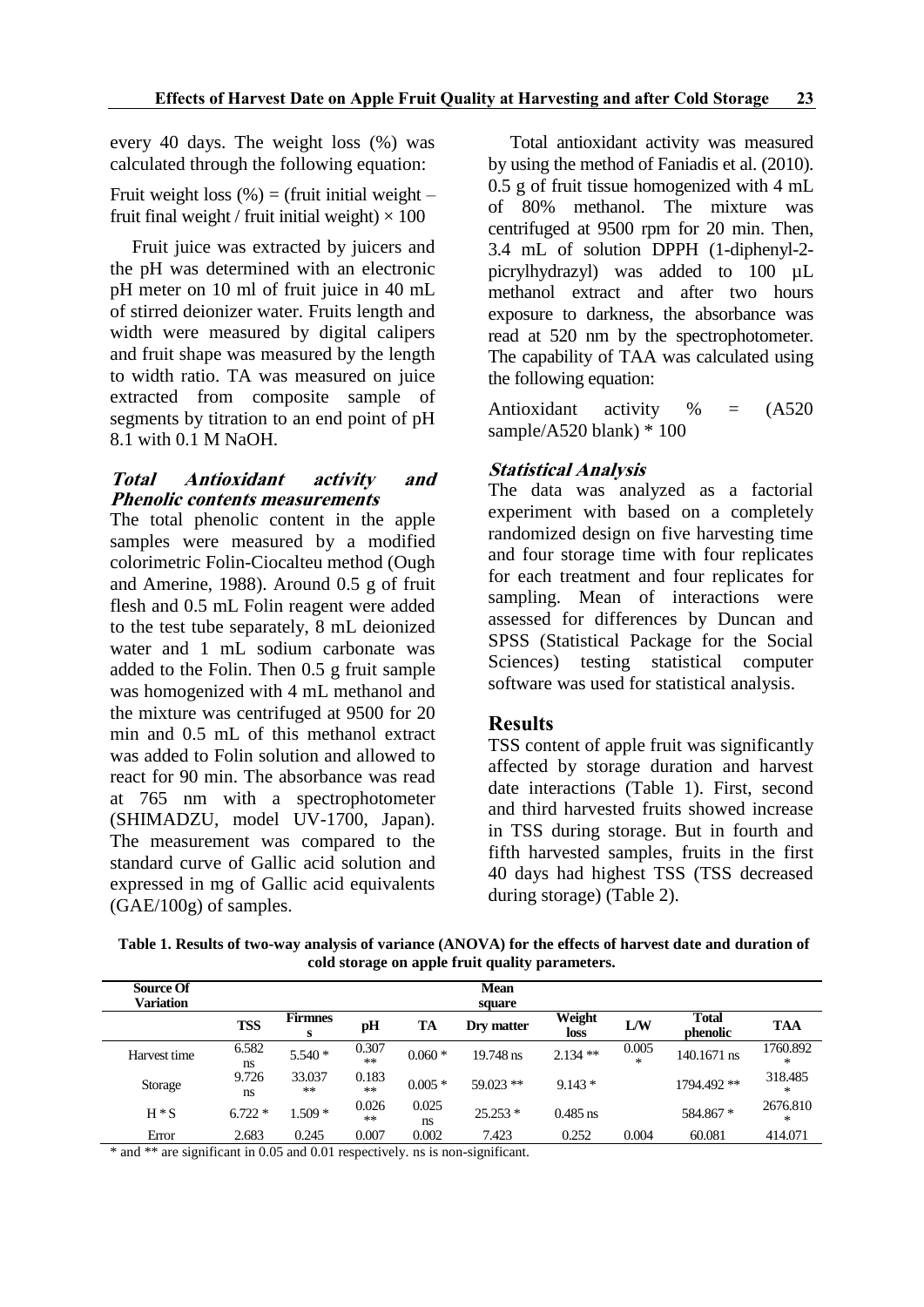| <b>Harvest Date</b> | <b>Storage</b>   | TSS (% Brix) | Firmness (kg/cm3) | pH                |
|---------------------|------------------|--------------|-------------------|-------------------|
| 1 (9 September)     | 0 <sub>day</sub> | $9.15 d-g$   | 9.25a             | 4.15 i            |
|                     | 40 days          | $8.8e-g$     | $4.97b-d$         | $4.23$ g          |
|                     | 80 days          | $10.5 b-g$   | 5.7 <sub>b</sub>  | 4.29 f            |
|                     | 120 days         | $12.5$ ab    | $5.15b-d$         | 4.2 h             |
| 2 (19 September)    | 0 <sub>day</sub> | $9.78c-g$    | 8.55a             | $4.24$ g          |
|                     | 40 days          | 11.56 a-d    | 5.14 b-d          | $4.23$ g          |
|                     | 80 days          | $11a-e$      | $4.53$ cf         | 4.45 d            |
|                     | 120 days         | $12$ a-c     | 4.06 f            | 4.5c              |
| 3 (30 September)    | 0 <sub>day</sub> | $9.2 d-g$    | 8.37 a            | 4.4 e             |
|                     | 40 days          | 13 a         | $4.95 b - e$      | 4.13 i            |
|                     | 80 days          | 13a          | 5.28 bc           | 4.5c              |
|                     | 120 days         | $11$ a-e     | 4.13 f            | 4.55 b            |
| 4 (12 October)      | 0 <sub>day</sub> | $9.3 d-g$    | 8.15 a            | 4.42 e            |
|                     | 40 days          | 8.2 g        | $4.71 c-f$        | 4.55 b            |
|                     | 80 days          | $8.91 e-g$   | 4.87 b-e          | 4.56 <sub>b</sub> |
|                     | 120 days         | $8.5 f-g$    | $4.6 c-f$         | 4.73 a            |
| $5(23$ October)     | 0 <sub>day</sub> | $10.6 b-f$   | 7 <sub>b</sub>    | 4.42 de           |
|                     | 40 days          | $9.46 d-g$   | $4.4$ d-f         | 4.55 b            |
|                     | 80 days          | $9.45 d-g$   | 4.02 f            | 4.74 a            |
|                     | 120 days         | $9.5 d-g$    | $4.14 e-f$        | 4.72 a            |

**Table 2. Effects of harvest date and duration of cold storage on fruit TSS, Firmness and pH of Fuji apple.** The means were compared by Duncan multiple range test at  $p \leq 0.05$ .

**Table 3. The effects of harvest date and duration of cold storage on fruit TA, Dry matter, weight loss, Total phenolic contents and TAA of Fuji apple cultivar. The means were compared by Duncan multiple**  range test at  $p \leq 0.05$ .

| <b>Harvest Date</b> | <b>TA</b><br>(mg/100mL) | Dry mattar $(\% )$  | Weight loss $(\% )$ | <b>Total phenols</b><br>$(mg/100g$ FW) | TAA $(%)$         |
|---------------------|-------------------------|---------------------|---------------------|----------------------------------------|-------------------|
| 1 (9 September)     | 2.76a                   | 11.08 <sub>bc</sub> |                     | 52 <sub>b</sub>                        | 8 b               |
|                     | 2.6 <sub>b</sub>        | 10.78 <sub>bc</sub> | $0.91$ fg           | 51.29 b                                | 8.05 <sub>b</sub> |
|                     | 2.46c                   | $11$ bc             | $1.5$ c-g           | 49.46 b                                | 7.95 <sub>b</sub> |
|                     | 2.2ef                   | $11.96$ a-c         | $1.3 d-g$           | 40.35c                                 | 6.5c              |
| 2 (19 September)    | 2.6 <sub>b</sub>        | 14.4 ab             |                     | $43$ bc                                | 10.55a            |
|                     | 2.46c                   | $14$ ab             | $0.87$ g            | 39.91c                                 | 11.56a            |
|                     | 2.36d                   | 14.33 ab            | $1.13 e-g$          | 40c                                    | 9.5 <sub>b</sub>  |
|                     | $2.16$ fg               | $11.44$ a-c         | $1.12 e-g$          | 50.44 b                                | 8.6 b             |
| 3 (30 September)    | 2.56 <sub>b</sub>       | 9.78c               |                     | 52 <sub>b</sub>                        | $9.5$ ab          |
|                     | 2.43c                   | $12a-c$             | $1.8c-e$            | 44.26 bc                               | $9.55$ ab         |
|                     | $2.26$ ef               | 11.62 a-c           | $1.9b-d$            | 38.8c                                  | 9.63 ab           |
|                     | 2.03h                   | $11$ bc             | $1.65$ c-e          | $45.02$ bc                             | $9.36$ ab         |
| 4 (12 October)      | 2.33d                   | $14$ ab             |                     | 60 <sub>b</sub>                        | 8 b               |
|                     | 2.43c                   | $13a-c$             | $1.55 c-g$          | 80 a                                   | 8.2 <sub>b</sub>  |
|                     | 2.33d                   | $12.79a-c$          | $1.61 c-f$          | 87 a                                   | 8.91 b            |
|                     | 2.23e                   | $12.08a-c$          | $1.18 e-g$          | 85 a                                   | 9 b               |
| 5(23 October)       | 2.26e                   | 15.16 a             |                     | 63 <sub>b</sub>                        | 10.6a             |
|                     | $2.13$ g                | $13a-c$             | $2.6$ ab            | 78.17 a                                | $9.46$ ab         |
|                     | 2.03h                   | 10.66 <sub>bc</sub> | 2.68a               | 75 a                                   | 11.1a             |
|                     | 1.86 i                  | 10c                 | $2.2$ abc           | 80 a                                   | 12.23a            |

Harvest date and storage periods and their interactions had significant effect on fruit firmness (Table 1). The highest fruit firmness was recorded in the first and second harvest dates and the softest fruits were observed in fifth harvest date (in zero day of storage). Changes in fruit firmness during 120 days of storage at  $0\pm 0.5$  °C are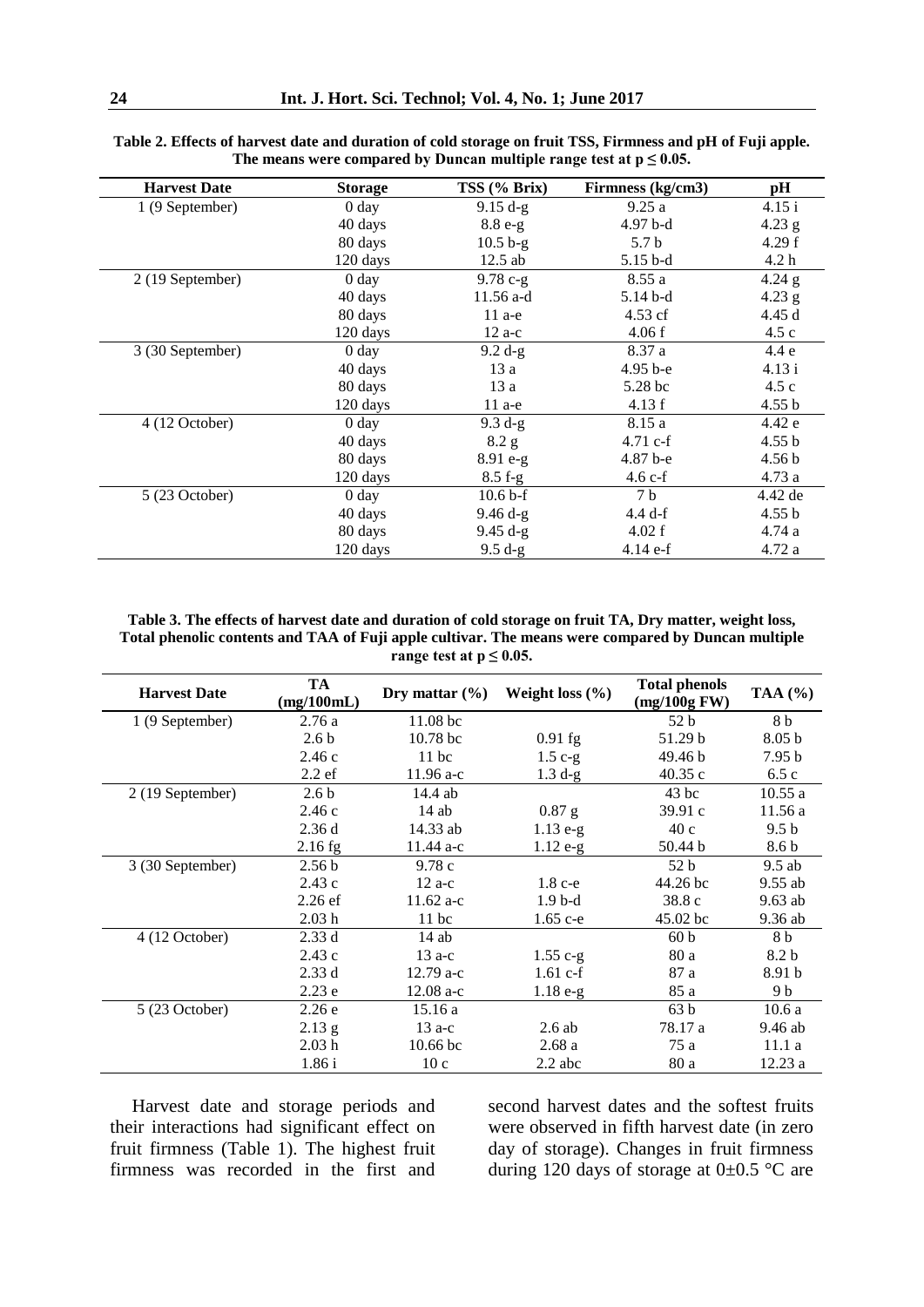shown in Table 2. After 40 days in cold storage, the firmness of apple fruits from all harvested times was significantly declined and after 80 days of storage it was again slightly decreased.

Fruit juice pH was significantly affected by both treatments and their interactions (Table 1). At the beginning and end of the 120 days of storage in fourth and fifth harvest dates, higher pH levels were detected in fruits (Table 2). During the storage periods, the pH was increased and in the last period of storage (80 to 120 days) it reached to its highest level. Fruits from the first harvest date, showed the lowest changes in pH during storage.

Fruit juice TA was declined during cold storage in all treatments (Table 1). As shown in Table 3, TA content of late harvested fruits were lower than those who harvested at earlier date.

Table 3 shows the change in dry matter of apple fruits throughout the harvest dates with storage duration of 120 days. The dry matter content was gradually increased during the different harvest dates, starting from the 9th of September. Meanwhile during storage, dry matter content was decreased, except for first harvested fruits. After 40 days maintaining in cold storage the dry matter content for the fourth and fifth harvest dates was significantly decreased, 13.71% and 34.04% respectively.

The highest weight loss was detected for the fifth harvested date and the second harvest had the least. During storage from 40 to 80 days, the first, second and third harvests, showed an significant increase in weight loss. In all harvest dates except for the first and second harvest samples, it decreased after 80 days (Table 3).

The total phenolic content showed dispersion in the fourth and fifth harvests relative to earlier harvests. At harvest (zero day of storage), fourth and fifth harvested fruits showed higher total phenolic compounds (Table 3). Total phenolic compounds were increased by storage only in the fourth and fifth harvests. Total phenolic content, in first, second and third harvests showed a significant decreased during the storage.

The fifth harvest had the highest antioxidant activity at the beginning and at the end of storage period (Table 3). Except for the fourth and fifth harvests, the remaining harvested samples showed decrease in the TAA during storage and this decrease was significant in the first and second harvests.

The effect of harvest date on the fruit shape (length to width ratio) was significant (Table 1). As shown in Fig 1, fourth and fifth harvested fruits were more oblate than the three earlier harvests (high length to width ratio).



**Fig. 1. Effects of harvest date on fruit shape (length to width ratio) of Fuji apple cultivar. The means were**  compared by Duncan multiple range test at  $p \leq 0.05$ .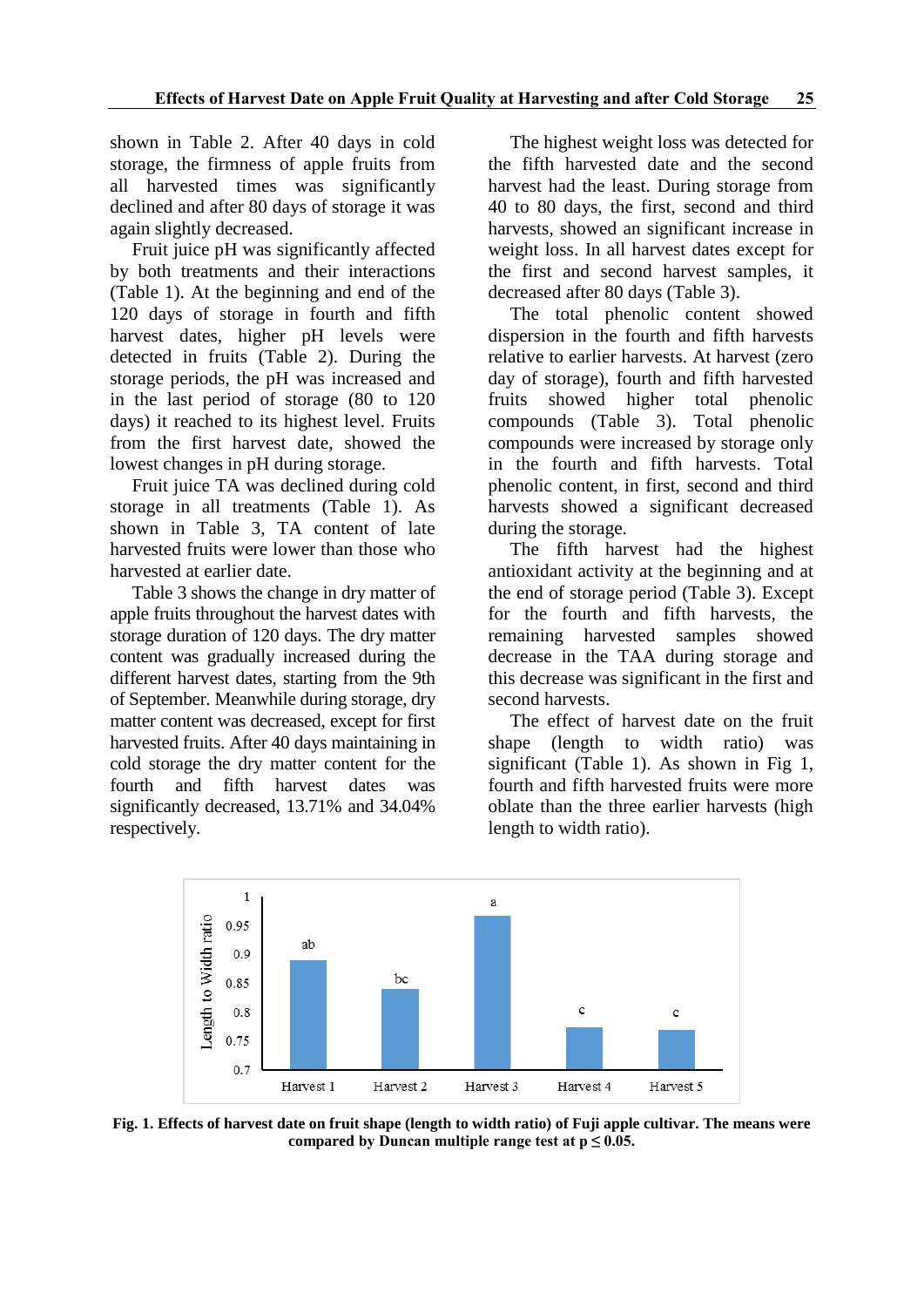#### **Discussion**

These results demonstrated that harvest time and duration that Fuji apples stored in cold storage, significantly affected quality and storability. The TSS of apples and other fruits is an important quality factor which determine fruit taste (TSS/TA ratio) (Weibel et al., 2004). The increase in TSS could be attributed to the breakdown of starch into sugars (Kvikliene and Valiuskaite, 2009). Since, TSS percentage was a function of total dissolved solids and moisture content of the fruit, the increase in TSS could be also due to accumulation of soluble solids and moisture loss (Farooq et al., 2012). Decrease in fruit firmness after 40 days of storage may be due to the high activity of enzymes involved in the cell wall collapse as fruits ripeness and therefore will affect storability (Kviklienė et al., 2011). TA of the fruit depends on the rate of metabolism, especially respiration which consumes organic acids (Ghafir et al., 2009). Apples continue to lose water following their harvest, which results in weight loss (Al-Obeed and Horhash 2006). It has been earlier reported that increasing storage duration will result in increase in the percentage of fruit weight loss (Kader et al., 2002). The weight loss in fruit depends on the nature and amount of wax on their surface and fruit respiration rate (Veravrbeke et al., 2003). Therefore, the relative low rate of weight loss for up to 90 days of storage indicates that the wax layer may have been undamaged for 90 days. Damage to this layer after this time of harvest, could be the major reason for high weight loss of the fruits (Gavlheiro et al., 2003). The loss of moisture and subsequent weight loss also depends on the water content of the fruit (Banarus et al., 1994). Second harvested fruits, had lowest weight loss during storage that may be due to appropriate formation of wax layer (as compared with the first harvested fruits) and low respiration rate as compared with the full ripen fruits (compared with the fourth and fifth harvested fruits).

Increase in fruit size, TSS and reduction in fruit firmness indicates advanced maturity and improves fresh eating quality of the late harvested apples, but decreases their storability (Farooq et al., 2012). Another aim of this study was to improve antioxidants efficiency and preserving them in fruits and prevent their dysfunctioning. High content of phenolic compounds and TAA in late harvested fruits suggest that a late harvest time could have beneficial effects on the phytochemical content of Fuji apples. In this respect it can be said that the fifth and fourth harvested fruits (harvested at 12 and 23 October) have a high activity of total antioxidant and total phenols contents at the beginning and at the end of 120 days of storage. Unripe apples (harvested at 9 and 19 September) together constitute a lower source of total phenolic content and total antioxidant activity and more decrease in storage duration. Therefore, storage of ripen apple fruits (rather than unripe fruits) could keep fruit pro-health values.

#### **References**

- 1. Al- Obeed R, Harhash M. 2006. Impact of postharvest treatments on storage life and quality of "Mixican" Lime. International Journal of Advance Agricultural Research 11, 533-549.
- 2. Banarus M, Lownds N.K, Bosland P.W. 1994. Relationship of physical properties to postharvest water loss in pepper fruit (*Capsicum annuum* L.). Pakistan Journal of Botany 26, 321 -26.
- 3. Bokhari S. 2002. Apple the sweet gold of Pakistan. Export Promotion Bureau of Pakistan 5, 2- 15.
- 4. Defilippi B, Dandekar A.M, Kader A. 2004. Impact of suppression of ethylene action or biosynthesis on flavor metabolites in apple (Malus domestica Borkh) fruits. Journal of agricultural and food chemistry 52, 5694-5701.
- 5. DeLong J.M, Prange R.K, Harison P.A, Shofild R.A, DeEll R.J. 1999. Using the Streif index as a fial harvest window for controlled-atmosphere storage apples. Horticultural Science 34, 1251- 1255.
- 6. Duda-Chodak A, Tarko T. 2007. Antioxidant properties of different fruit seeds and peels. Acta Scientiarum Polonorum Technologia Alimentaria 6, 29-36.
- 7. Faniadis D, Drogoudi P.D, Vasilakakis M. 2010.